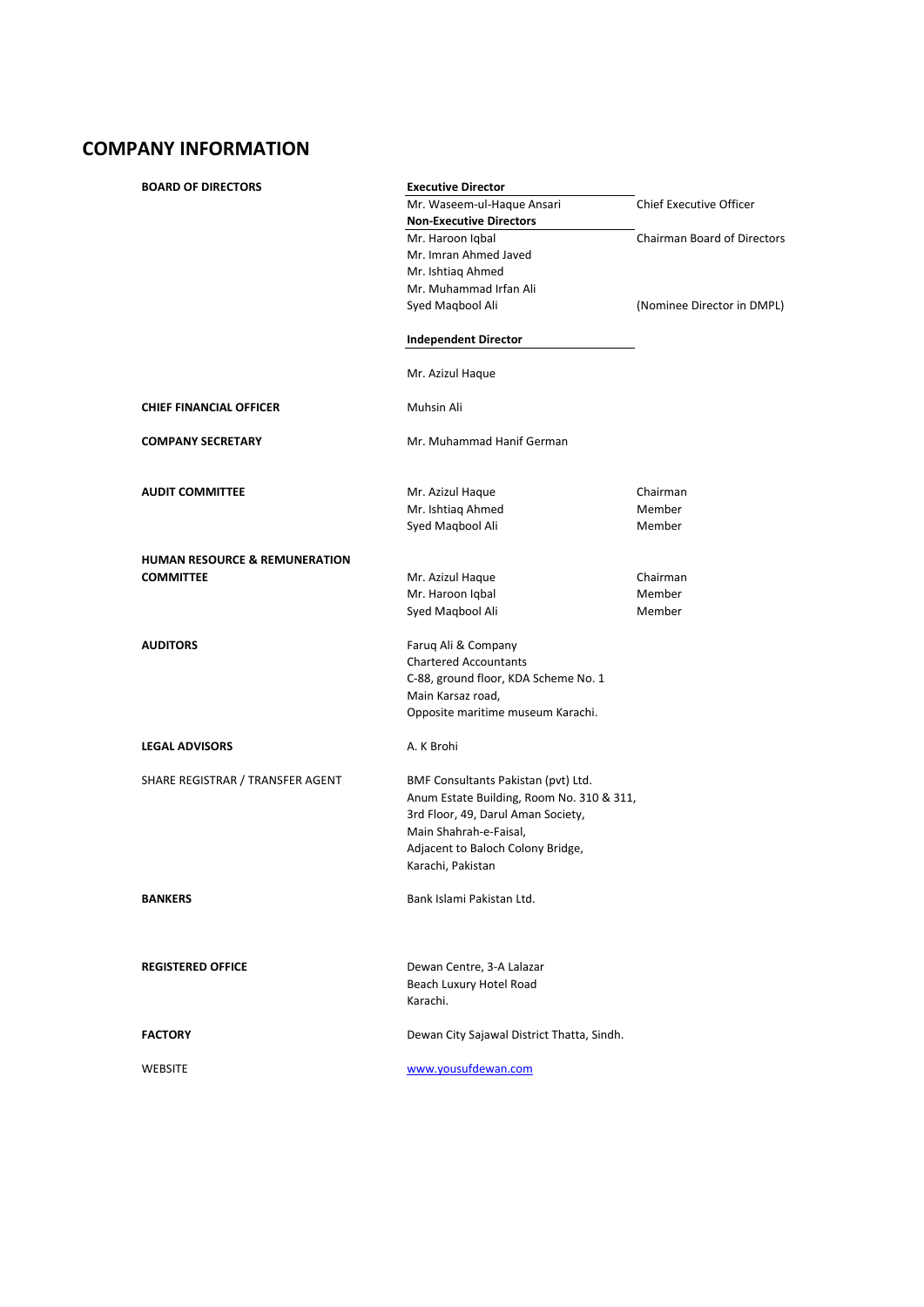# **DIRECTORS' REPORT**

# **IF YE GIVE THANKS, I WILL GIVE YOU MORE (HOLY QURAN)**

The Board of Directors of your Company takes pleasure in presenting the un-unaudited condensed interim financial statements for the nine months ended March 31,2020.

During the period under review the gross loss of the Company was Rs. 13.705 million and net loss after taxation was Rs. 39.299 million.

The production activity of the Company during the period under review remained suspended, due to non-availability of banking lines as well as due to closure of the Company to which sales were being made. The company is operating under tough conditions due to the aforesaid reason and making best endeavors to survive. Once working capital is available then the company can exploit its full potential.

Due to Pandemic situation caused by COVID-19 the government has announced lockdown, our offices were also closed so we were unable to prepare 3rd Quarter financial statements of the Company ended March 31, 2020.

# **Conclusion:**

**In conclusion, we bow, beg and pray to Almighty Allah, Rehman-o-Rahim, in the name of his beloved Prophet, Muhammad, peace be upon him, for continued showering of His blessing, guidance, strength, health and prosperity to us, our Company, country and nation and also pray to Almighty Allah to bestow peace, harmony, brotherhood and unity in true Islamic spirit to whole of Muslim Ummah, Ameen, Summa Ameen.**

# **LO-MY LORD IS INDEED HEARER OF PRAYER (HOLY QURAN)**

Waseem-ul-Haque Ansari **Chief Executive** 

**Haroon Iqbal** Chairman Board of Directors

Karachi: September 25, 2020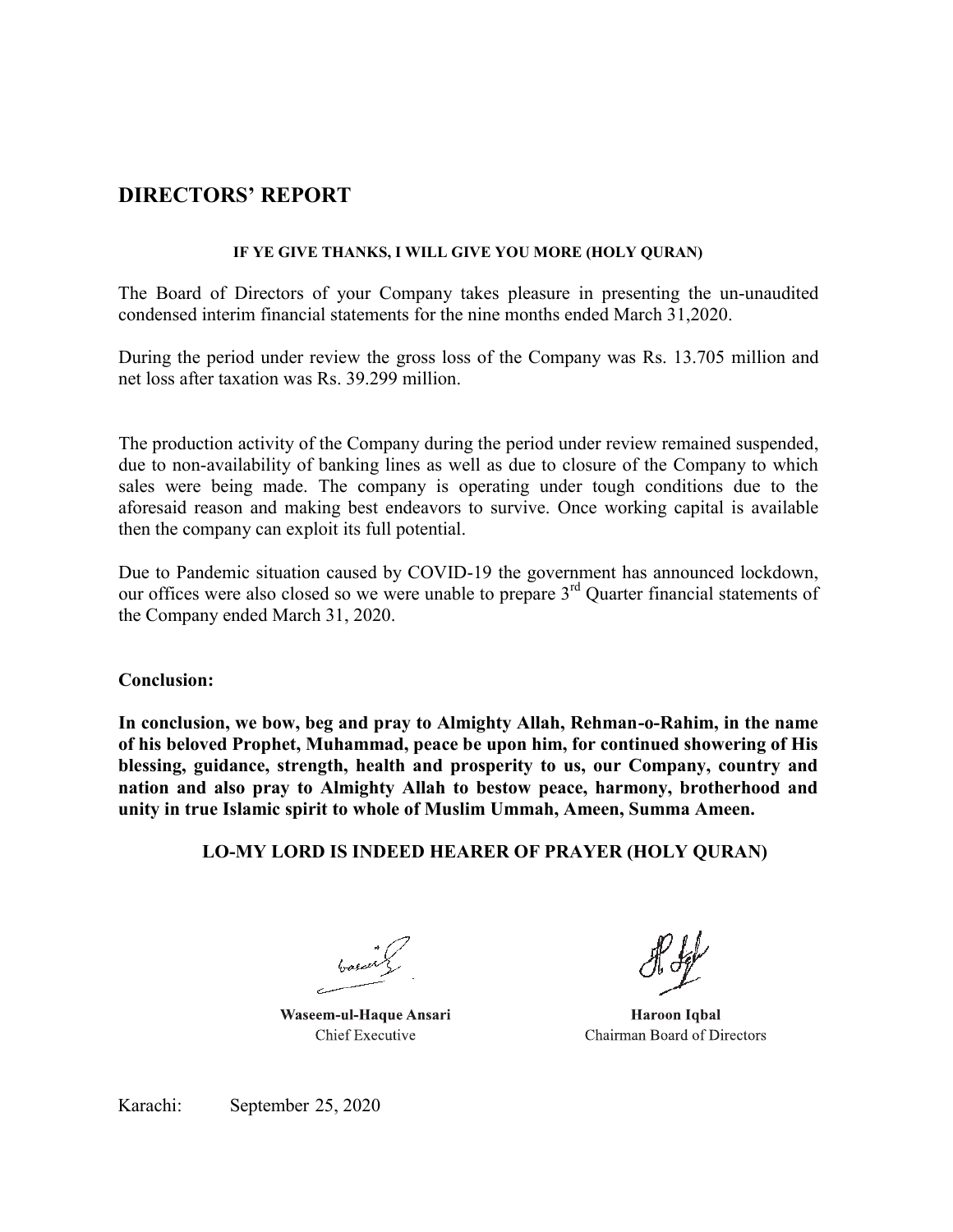# **DEWAN AUTOMOTIVE ENGINEERING LIMITED CONDENSED INTERIM FINANCIAL STATEMENT AS AT 31 MARCH 2020**

|                                                                    | <b>Note</b> | (Un-audited)<br>31 March<br>2020 | (Audited)<br>30 June<br>2019 |
|--------------------------------------------------------------------|-------------|----------------------------------|------------------------------|
| <b>ASSETS</b>                                                      |             | ------- (Rupees in '000) ------- |                              |
| <b>NON-CURRENT ASSETS</b>                                          |             |                                  |                              |
| Property, plant and equipment                                      | 5           | 247,201                          | 259,767                      |
| Available for sale investment                                      | 6           | 4,200                            | 4,200                        |
| Long term deposits                                                 |             |                                  |                              |
| <b>CURRENT ASSETS</b>                                              |             |                                  |                              |
| Stock in trade                                                     |             | 2,025                            | 2,025                        |
| Advances, prepayments & other receivables                          |             | 5,077                            | 5,077                        |
| Advance income tax                                                 |             | 3,426                            | 3,423                        |
| Cash and bank balances                                             |             | 270                              | 411                          |
|                                                                    |             | 10,798                           | 10,936                       |
|                                                                    |             | 262,199                          | 274,903                      |
| <b>EQUITY AND LIABILITIES</b>                                      |             |                                  |                              |
| <b>AUTHORIZED SHARE CAPITAL</b>                                    |             |                                  |                              |
| 21,800,000 (June 2017: 21,800,000) Ordinary shares of Rs.10/- each |             | 218,000                          | 218,000                      |
| Issued, subscribed and paid-up share capital                       |             | 214,000                          | 214,000                      |
| Capital reserves                                                   |             |                                  |                              |
| Merger reserves                                                    |             | 82,090                           | 82,090                       |
| Settlement claim from Ford Motors                                  |             | 86,194                           | 86,194                       |
| Surplus on revaluation of property, plant & equipments             |             | 75,245                           | 79,483                       |
| General reserves                                                   |             | 9,900                            | 9,900                        |
| <b>Accumulated losses</b>                                          |             | (1,723,640)                      | (1,688,580)                  |
|                                                                    |             | (1,256,211)                      | (1,216,913)                  |
| <b>NON-CURRENT LIABILITIES</b>                                     |             |                                  |                              |
| Long term loans - Unsecured                                        | 8           | 155,629                          | 147,049                      |
| Deferred liability for staff gratuity                              |             | 1,548                            | 1,544                        |
| Deferred taxation                                                  |             | 29,262                           | 30,995                       |
| <b>CURRENT LIABILITIES</b>                                         |             |                                  |                              |
| Trade and other payables                                           |             | 369,633                          | 366,085                      |
| Mark-up accrued                                                    |             | 795,936                          | 779,741                      |
| Short term finance                                                 |             | 155,152                          | 155,152                      |
| Overdue portion of loan - Secured                                  |             | 11,250                           | 11,250                       |
| <b>CONTINGENCIES</b>                                               | 9           | 1,331,971                        | 1,312,228                    |
|                                                                    |             | 262,199                          | 274,903                      |
|                                                                    |             |                                  |                              |

*The annexed notes form an integral part of the interim condensed financial information.*

**Muhsin Ali** Chief Financial Officer

Haroon Iqbal Chairman

Waseem-ul-Haque Ansari Chief Executive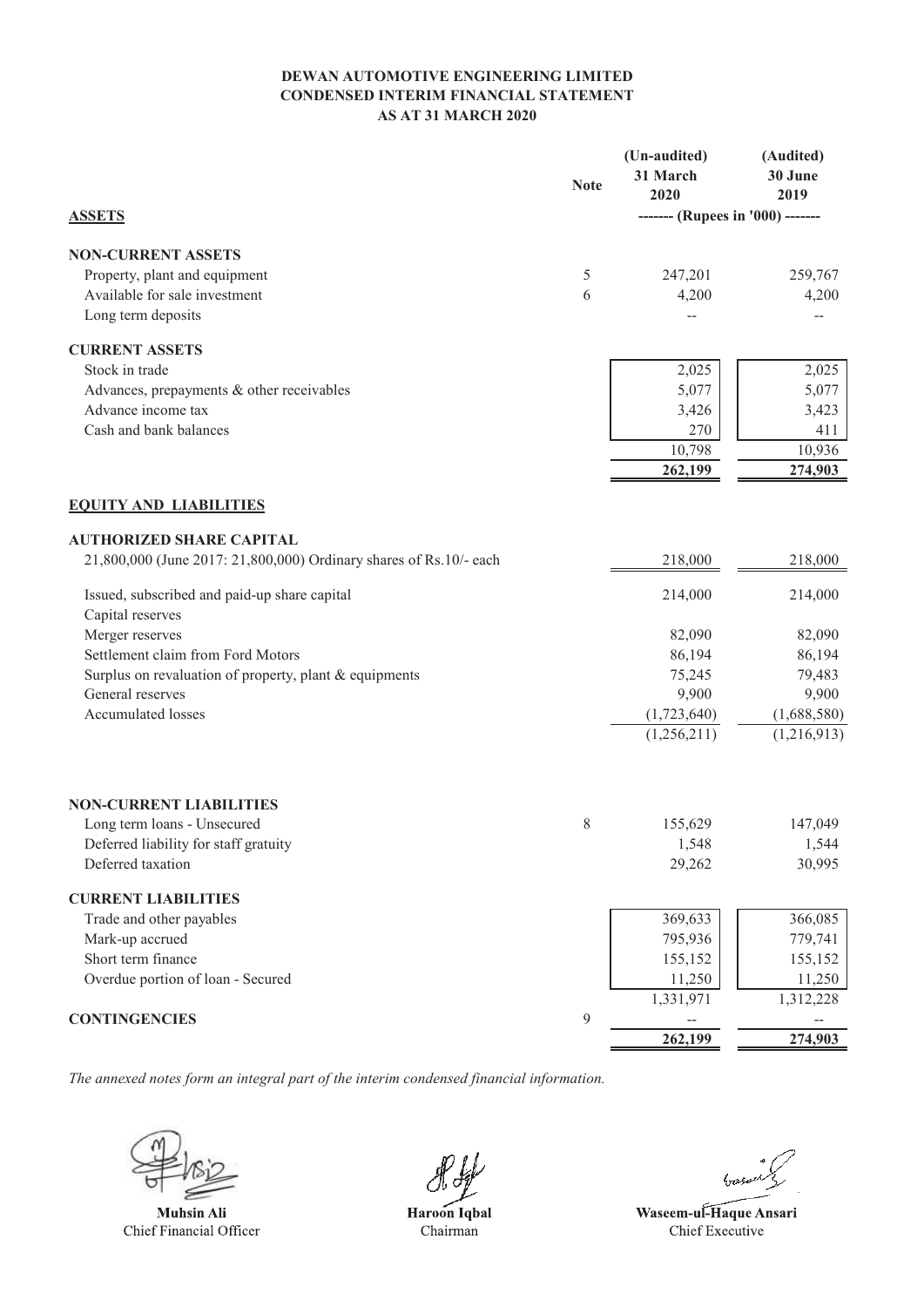# **DEWAN AUTOMOTIVE ENGINEERING LIMITED CONDENSED INTERIM PROFIT AND LOSS ACCOUNT - (Un-audited) FOR THE NINE MONTHS ENDED 31 MARCH 2020**

|                                    |             | <b>Nine Months Ended</b>         |                  | <b>Quarter Ended</b> |                                  |  |  |
|------------------------------------|-------------|----------------------------------|------------------|----------------------|----------------------------------|--|--|
|                                    | <b>Note</b> | 31 March<br>2020                 | 31 March<br>2019 | 31 March<br>2020     | 31 March<br>2019                 |  |  |
|                                    |             | ------- (Rupees in '000) ------- |                  |                      | ------- (Rupees in '000) ------- |  |  |
| Sales - Net                        |             |                                  | 6,250            |                      |                                  |  |  |
| Cost of sales                      |             | (13,705)                         | (27, 873)        | (2, 468)             | (6, 734)                         |  |  |
| Gross loss                         |             | (13,705)                         | (21, 623)        | (2, 468)             | (6, 734)                         |  |  |
| <b>Operating expenses</b>          |             |                                  |                  |                      |                                  |  |  |
| Distribution expenses              |             | (253)                            | (372)            | (56)                 | (108)                            |  |  |
| Administrative expenses            |             | (3,068)                          | (6, 783)         | (386)                | (1,925)                          |  |  |
|                                    |             | (3,321)                          | (7, 155)         | (442)                | (2,033)                          |  |  |
| Operating loss                     |             | (17,026)                         | (28, 778)        | (2,910)              | (8,767)                          |  |  |
| Other income                       |             | 771                              | 35               | 280                  | 6                                |  |  |
| Finance cost                       | 10          | (24, 776)                        | (18, 762)        | (4,719)              | (4, 488)                         |  |  |
| Loss before taxation               |             | (41, 031)                        | (47,505)         | (7, 349)             | (13,249)                         |  |  |
| Deferred taxation                  |             | 1,732                            | 2,723            | 577                  | 542                              |  |  |
| <b>Loss after taxation</b>         |             | (39,299)                         | (44, 782)        | (6, 772)             | (12,707)                         |  |  |
| Loss per share - Basic and diluted |             | (1.84)                           | (2.09)           | (0.32)               | (0.59)                           |  |  |

**Muhsin Ali** Chief Financial Officer

Haroon Iqbal Chairman

Waseem-ul-Haque Ansari Chief Executive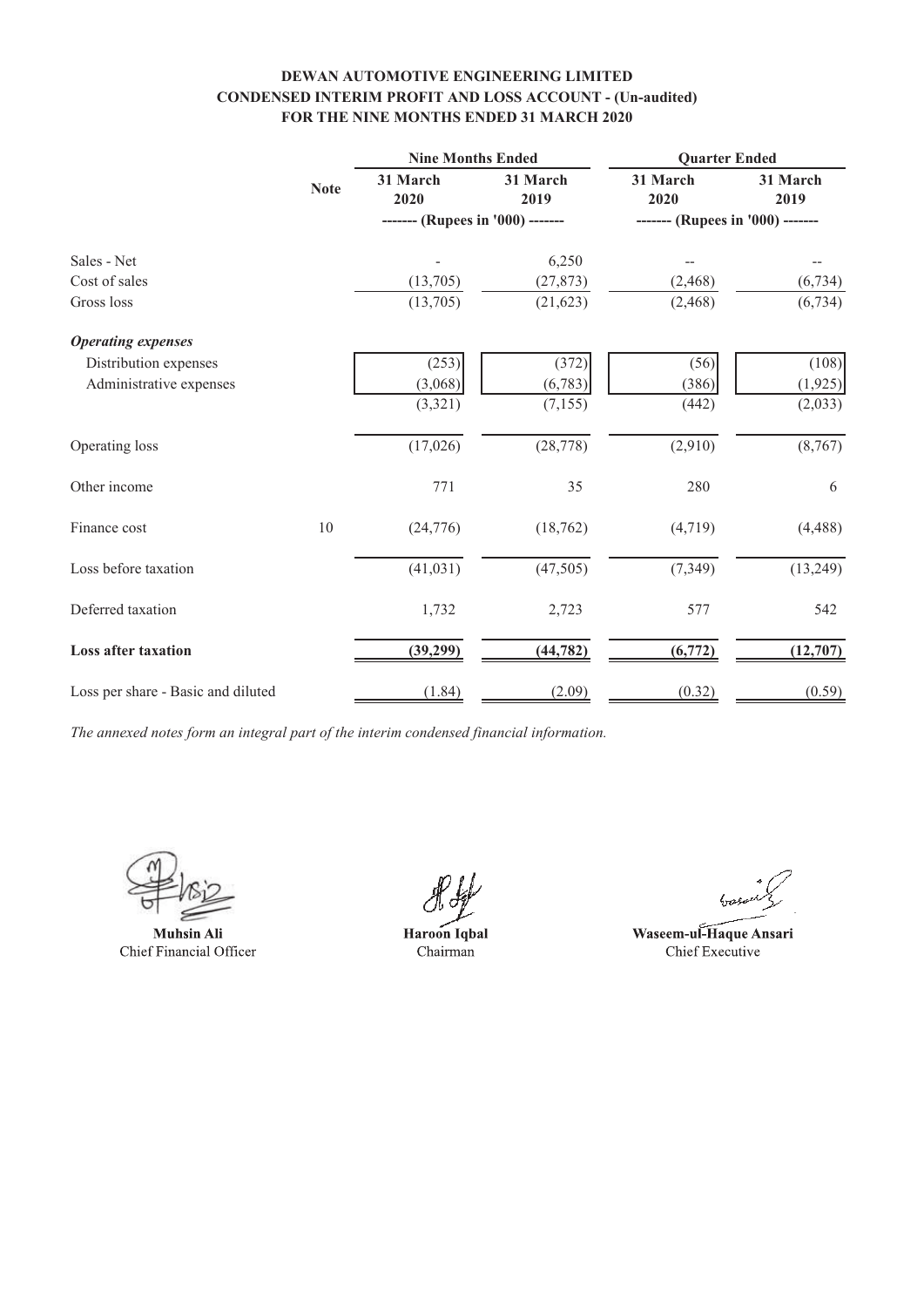# **DEWAN AUTOMOTIVE ENGINEERING LIMITED CONDENSED INTERIM COMPREHENSIVE INCOME - (Un-audited) FOR THE NINE MONTHS ENDED 31 MARCH 2020**

|                                                       | <b>Nine Months Ended</b>         |                   | <b>Quarter Ended</b>             |                  |
|-------------------------------------------------------|----------------------------------|-------------------|----------------------------------|------------------|
|                                                       | 31 March<br>2020                 | 31 March<br>2019  | 31 March<br>2020                 | 31 March<br>2019 |
|                                                       | ------- (Rupees in '000) ------- |                   | ------- (Rupees in '000) ------- |                  |
| Loss for the period                                   | (39,299)                         | (44, 782)         | (6,772)                          | (12,707)         |
| Other Comprehensive income for the period             |                                  |                   |                                  |                  |
| Items that will not be reclassified to profit or loss |                                  |                   |                                  |                  |
| Surplus on revaluation of property, plant and         |                                  |                   |                                  |                  |
| equipment<br>Related deferred tax                     | --<br>--                         | 18,009<br>(4,526) | --<br>--                         |                  |
|                                                       |                                  | 13,483            |                                  |                  |
| Total comprehensive loss for the period               | (39,299)                         | (31,299)          | (6,772)                          | (12,707)         |

**Muhsin Ali** Chief Financial Officer

Haroon Iqbal Chairman

Waseem-ul-Haque Ansari Chief Executive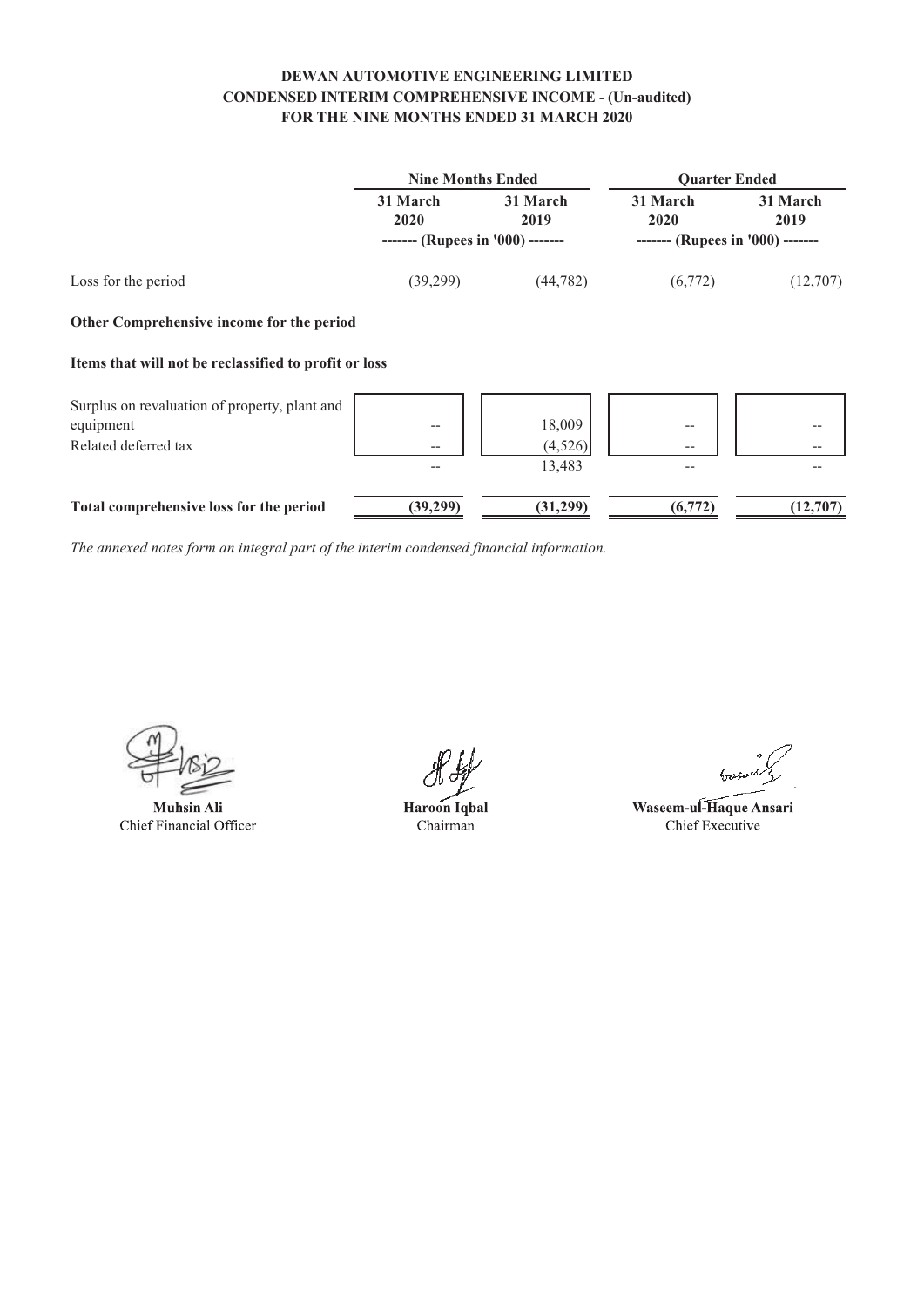# **DEWAN AUTOMOTIVE ENGINEERING LIMITED CONDENSED INTERIM STATEMENT OF CASH FLOWS - (Un-audited) FOR THE NINE MONTHS ENDED 31 MARCH 2020**

|                                                                     | 31 March<br>2020                 | 31 March<br>2019 |
|---------------------------------------------------------------------|----------------------------------|------------------|
|                                                                     | ------- (Rupees in '000) ------- |                  |
| <b>CASH FLOWS FROM OPERATING ACTIVITIES</b><br>Loss before taxation | (41, 031)                        | (47,505)         |
| <b>Adjustment for non-cash and other items</b>                      |                                  |                  |
| Depreciation                                                        | 12,566                           | 18,615           |
| Other income                                                        |                                  | (35)             |
| Provision for gratuity                                              | 4                                | 202              |
| Unwinding of discount / present value adjustment - Net              | 8,580                            | 6,111            |
| Finance cost                                                        | 24,776                           | 18,762           |
|                                                                     | 45,926                           | 43,655           |
|                                                                     | 4,895                            | (3,850)          |
| <b>Working capital changes</b>                                      |                                  |                  |
| (Increase) / decrease in current assets                             |                                  |                  |
| Advances                                                            |                                  | (64)             |
| Stock in trade                                                      |                                  | 1,980            |
| Other receivable                                                    |                                  | 162              |
| Trade and other payables                                            | 3,547                            | 3,034            |
|                                                                     | 3,547                            | 5,112            |
| Net cash generated / (used in) operations                           | 8,442                            | 1,262            |
| <b>Payments for:</b>                                                |                                  |                  |
| Income tax - Net                                                    | (3)                              | (143)            |
| Finance cost                                                        | (8,580)                          | (6, 129)         |
|                                                                     | (8, 583)                         | (6,272)          |
| Net cash outflows from operating activities                         | (141)                            | (5,010)          |
| <b>CASH FLOWS FROM INVESTING ACTIVITIES</b>                         |                                  | (82)             |
| <b>CASH FLOWS FROM FINANCING ACTIVITIES</b>                         |                                  |                  |
| Long term loan from director                                        | --                               | 2,725            |
| Short term finance - Unsecured                                      | $\overline{\phantom{a}}$         |                  |
| Net cash inflow from financing activities                           |                                  | 2,725            |
| Net increase in cash and cash equivalents                           | (141)                            | (2,367)          |
| Cash and cash equivalents at beginning of the period                | 411                              | 3,132            |
| Cash and cash equivalents at end of the period                      | 270                              | 765              |

**Muhsin Ali** Chief Financial Officer

Haroon Iqbal Chairman

Waseem-ul-Haque Ansari Chief Executive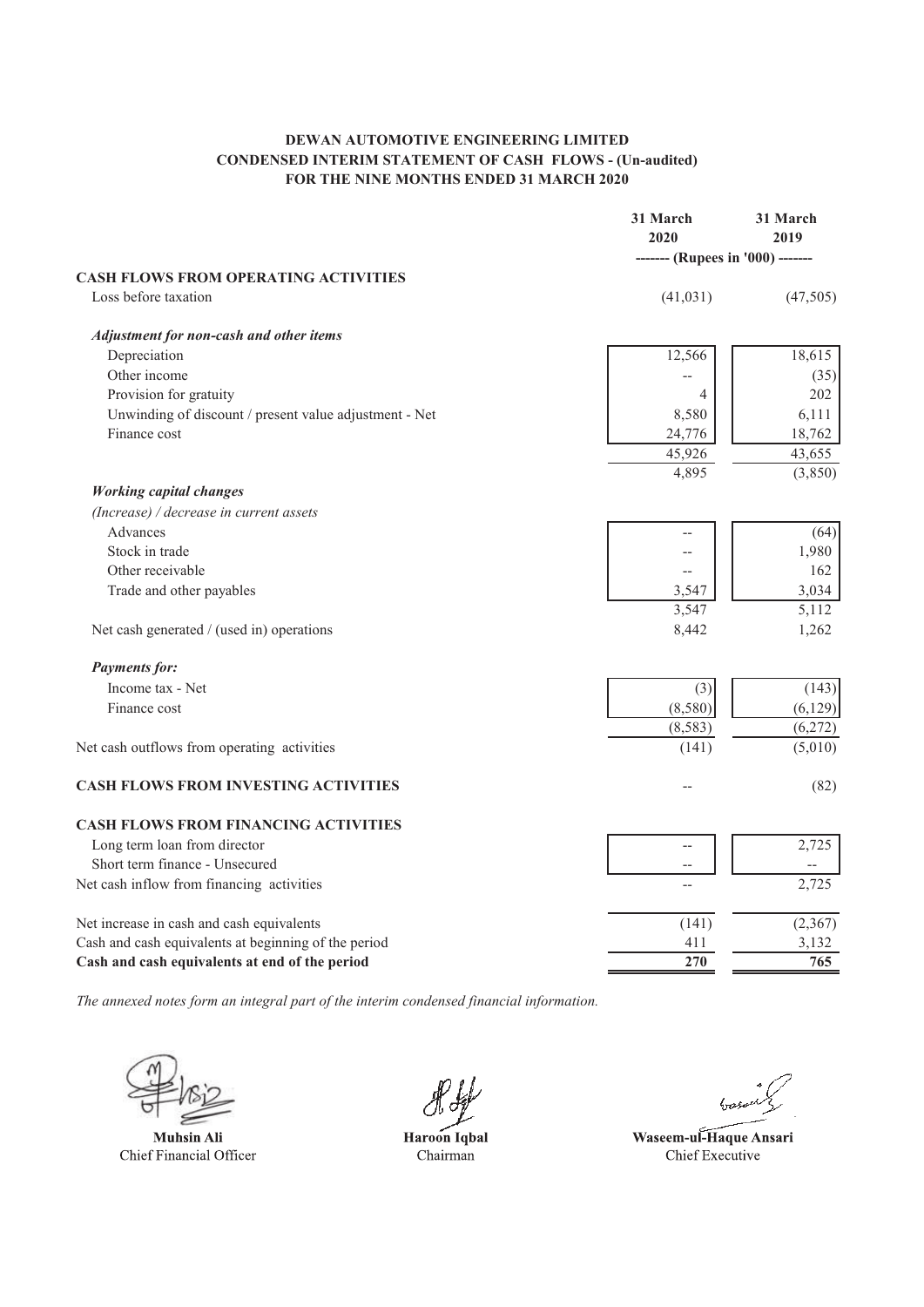#### **DEWAN AUTOMOTIVE ENGINEERING LIMITED CONDENSED INTERIM STATEMENT OF CHANGES IN EQUITY - (Un-audited) FOR THE NINE MONTHS ENDED 31 MARCH 2020**

|                                                                                                                   |                                                       |                   |                                                                       | <b>Capital reserves</b>          |                                    | <b>Revenue reserves</b>  |                       |                     |                          |
|-------------------------------------------------------------------------------------------------------------------|-------------------------------------------------------|-------------------|-----------------------------------------------------------------------|----------------------------------|------------------------------------|--------------------------|-----------------------|---------------------|--------------------------|
|                                                                                                                   | Issued,<br>subscribed<br>and paid-up<br>share capital | Merger<br>reserve | <b>KEYAHURULOI</b><br>surplus on<br>property,<br>plant &<br>auinments | Settlement<br>claim from<br>Ford | <b>Capital reserves</b>            | General<br>reserve       | Accumulated<br>losses | Revenue<br>reserves | <b>Total</b>             |
|                                                                                                                   |                                                       |                   |                                                                       |                                  | (Rupees in '000) --                |                          |                       |                     |                          |
| Balance as at 1 July 2018                                                                                         | 214,000                                               | 82,090            | 71,168                                                                | 86,194                           | 239,452                            | 9,900                    | (1,626,470)           | (1,616,570)         | (1,163,118)              |
| Loss for the period<br>Other comprehensive income<br>Incremental depreciation transfer from                       | $\overline{a}$                                        | --                | 13,483                                                                |                                  | $\overline{\phantom{a}}$<br>13,483 | $\overline{a}$           | (44, 782)             |                     | (44, 782)<br>13,483      |
| surplus on revaluation of property, plant<br>and equipmen                                                         | $\overline{\phantom{a}}$                              | --                | (4,626)                                                               |                                  | (4,626)                            |                          | 4,626                 | 4,626               | $\overline{\phantom{a}}$ |
|                                                                                                                   | $\overline{a}$                                        | $\overline{a}$    | 8,857                                                                 |                                  | 8,857                              |                          | (40, 156)             | 4,626               | (31,299)                 |
| Balance as at 31 March 2019                                                                                       | 214,000                                               | 82,090            | 80,025                                                                | 86,194                           | 248,309                            | 9,900                    | (1,666,626)           | (1,611,944)         | (1, 194, 417)            |
| Balance as at 1 July 2019                                                                                         | 214,000                                               | 82,090            | 79,483                                                                | 86,194                           | 247,767                            | 9,900                    | (1,688,580)           | (1,678,680)         | (1,216,913)              |
| Total comprehensive loss for the year                                                                             |                                                       |                   |                                                                       |                                  |                                    |                          |                       |                     |                          |
| Loss for the period                                                                                               | $\overline{\phantom{a}}$                              | --                |                                                                       |                                  | $\overline{\phantom{a}}$           | $\overline{\phantom{a}}$ | (39,299)              |                     | (39,299)                 |
| Other comprehensive income                                                                                        | --                                                    | --                |                                                                       |                                  | --                                 |                          |                       |                     |                          |
|                                                                                                                   | ш,                                                    | $\overline{a}$    | $\overline{a}$                                                        | Ξ.                               | $\overline{a}$                     | u.                       | (39, 299)             | --                  | (39, 299)                |
| Incremental depreciation transfer from surplus<br>on revaluation of property, plant and<br>equipment - Net of tax |                                                       |                   | (4,239)                                                               |                                  | (4,239)                            |                          | 4,239                 | 4,239               |                          |
| Balance as at 31 March 2020                                                                                       | 214,000                                               | 82.090            | 75,244                                                                | 86,194                           | 247,767                            | 9.900                    | (1,723,640)           | (1,674,441)         | (1,256,212)              |

**Muhsin Ali** Chief Financial Officer

Haroon Iqbal Chairman

baser

Waseem-ul-Haque Ansari Chief Executive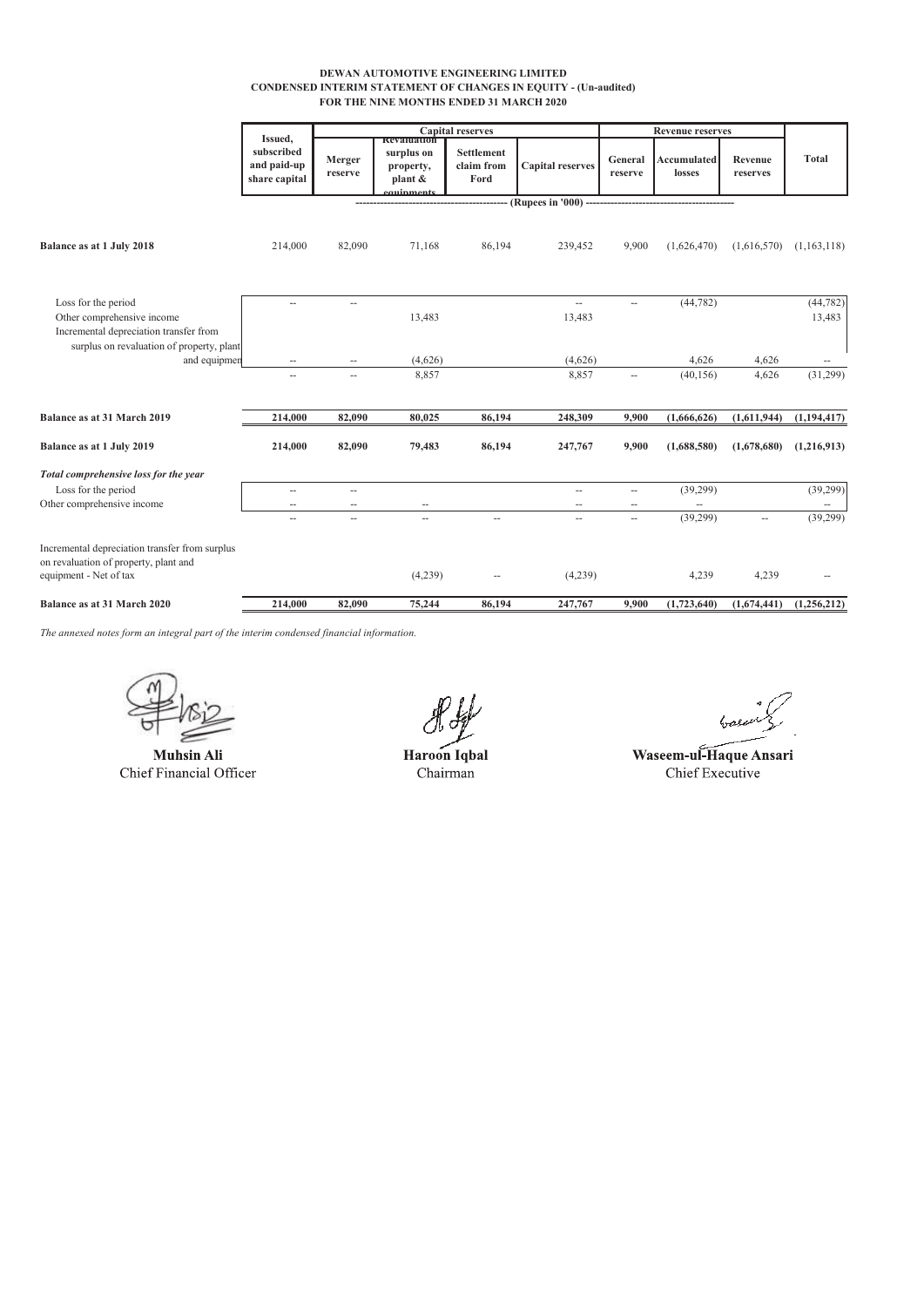#### **DEWAN AUTOMOTIVE ENGINEERING LIMITED NOTES TO THE CONDENSED INTERIM FINANCIAL INFORMATION - (Un-audited) FOR THE NINE MONTHS ENDED 31 MARCH 2020**

#### **1 THE COMPANY AND ITS OPERATIONS**

Dewan Automotive Engineering Limited is a public Limited Company quoted on Pakistan Stock Exchange Limited (trading in defaulter counter). The Company's business is the assembly-cum progressive manufacture and sale of tractors, light commercial vehicles and motorcycles and trading / manufacturing of parts and implements related thereto. The Company was incorporated on May 6, 1982 and commenced commercial operations in August, 1983. The Company was taken over by Dewan Mushtaq Group in April 2004. The Company's registered office is located at Dewan Centre, 3-A Lalazar, Beach Luxury Hotel Road, Karachi.

During the year 2017, the Company received notice from Pakistan Stock Exchange Limited(PSX) in respect of noncompliance of clause 5.11.1.(c) and 5.11.1€ of the PSX regulations therefore it was placed on defaulter's counter of PSX and trading of its shares was suspended. The Company has rectified the default and has requested for removal of Company from defaulter's counter. Hence no action by the Exchange under clause 5.11.1.(c) and 5.11.1(e) is warranted under the said circumstances.

#### **2 GOING CONCERN ASSUMPTION**

The condensed interim financial information for the nine months ended 31 March 2020 reflect that the Company has sustained a net loss after taxation of Rs.39.299 million (June 2019: Rs.84.046 million) and, as of that date it has accumulated losses of Rs.1,723.640 million (June 2019: Rs.1,688.580 million) which have resulted in net capital deficiency of Rs.1,256.211 million (June 2019: Rs.1,216.913 million) and its current liabilities exceeded its current assets by Rs.1,321.174 million (June 2019: Rs.1,301.292 million) and total assets by Rs. 1,069.773 million (June 2019: Rs.1037.325 million). The Company has been unable to ensure scheduled repayments of borrowings and to the creditors due to the liquidity problems. Following course, certain lenders has gone into litigation for repayment of liabilities through attachment and sale of the Company's hypothecated / mortgaged properties. These conditions indicate the existence of material uncertainty which may cast significant doubt about the Company's ability to continue as a going concern. therefore the Company may not be able to realize its assets and discharge its liabilities in normal course of business.

The Company has restructured its entire debts except one and also been paid as per term of restructuring agreements. The management is also confident that the outcome of the pending litigation will be positive as the Company is negotiating reprofiling of the debt with the lender. Therefore, the management is confident that the proposal will be accepted by the lender and pending litigations will be withdrawn. Accordingly, these condensed interim financial information have been prepared on a going concern basis.

#### **3 STATEMENT OF COMPLIANCE**

**3.1** During the preceding financial year, the Companies Act 2017 (the Act) was promulgated, however, as per Securities and Exchange Commission of Pakistan's (SECP) circular 23 of 2017 dated October 04, 2017 as clarified by Institute of Chartered Accountants of Pakistan vide its circular no 17/2017 dated October 06, 2017, the companies shall prepare their annual and interim condensed interim financial information for the periods ending on or before December 31, 2017 in accordance with the provisions of the repealed Companies Ordinance, 1984. Accordingly, this condensed interim financial information of the Company for the nine months ended March 31, 2019 has been prepared in accordance with the requirements of the International Accounting Standard (IAS) 34 "Interim Financial Reporting" and provisions of and directives issued under the repealed Companies Ordinance, 1984. In case where requirements differ, the provisions of or directives issued under the repealed Companies Ordinance, 1984 have been followed.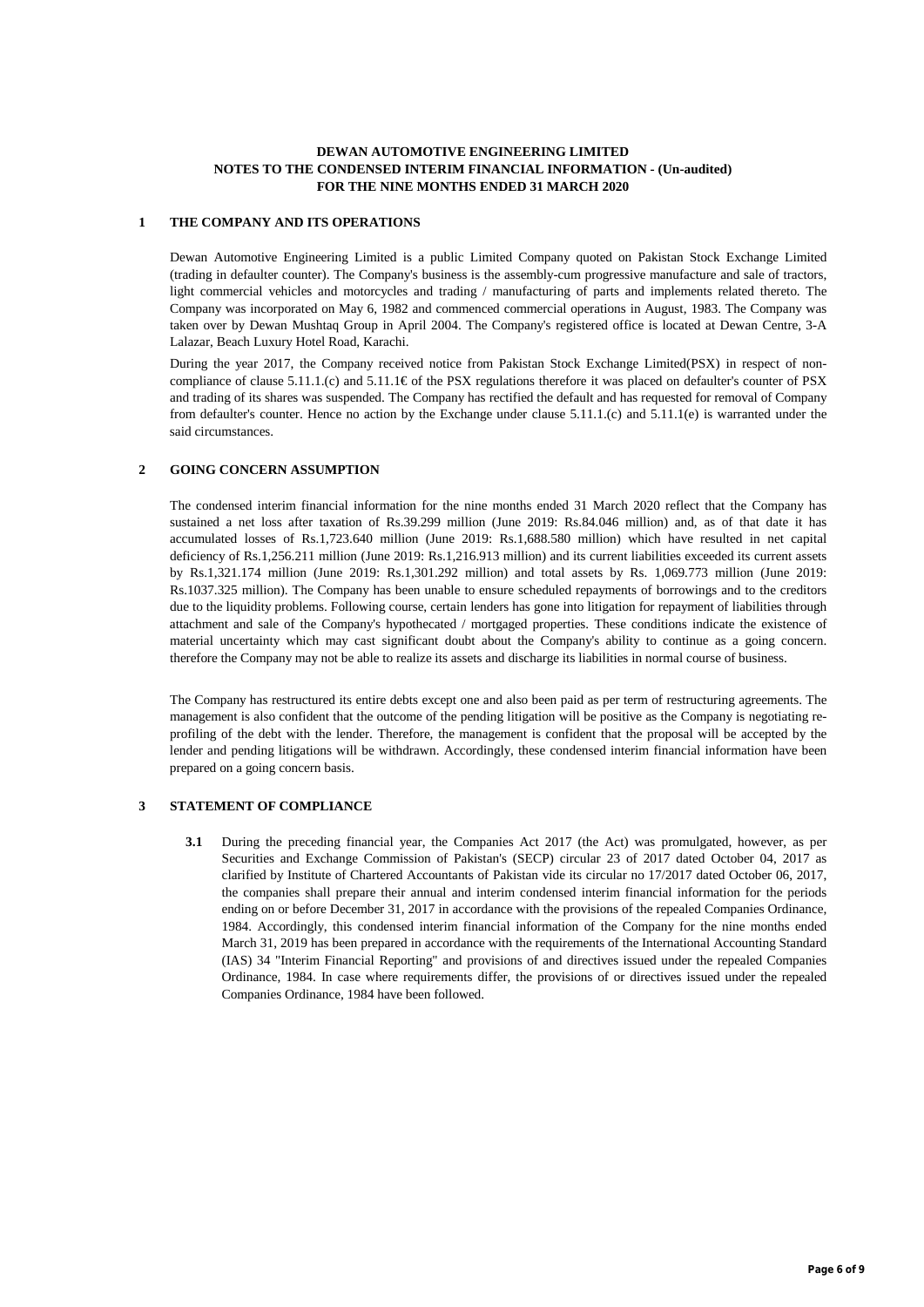- **3.2** This condensed interim financial information do not include all the information and disclosures required in the annual audited financial statements, and should be read in conjunction with the Company's annual audited financial statements for the year ended 30 June 2019.
- **3.3** The figures included in the condensed interim profit and loss account for the quarters ended 31 March 2020 and 2019 and in the notes forming part thereof have not been reviewed by the auditors of the Company, as they have reviewed the accumulated figures for the half years ended 31 December 2019 and 2018.

### **4 SIGNIFICANT ACCOUNTING POLICIES**

- **4.1** The accounting policies adopted in the preparation of this condensed interim financial information are consistent with those followed in the preparation of the Company's annual financial statements for the year ended 30 June 2019.
- **4.2** The preparation of condensed interim financial information in conformity with approved accounting standards requires the use of certain critical accounting estimates. It also requires management to exercise its judgment in the process of applying the Company's accounting policies. Estimates and judgments are continually evaluated and are based on historical experience and other factors, including expectations of future events that are believed to be reasonable under the circumstances. Actual results may differ from these estimates. The estimates and judgment applied by the management in preparation of this condensed interim financial information is same as those applied in preparation of annual financial statements of the company for the year ended 30 June 2019.

|   |                                                                  | (Un-audited)<br>31 March<br>2020 | (Audited)<br>30 June<br>2019     |
|---|------------------------------------------------------------------|----------------------------------|----------------------------------|
| 5 | PROPERTY, PLANT AND EQUIPMENT                                    |                                  | ------- (Rupees in '000) ------- |
|   | Operating fixed assets - At cost less accumulated depreciation   | 247,201                          | 259,767                          |
| 6 | <b>AVAILABLE FOR SALE INVESTMENT</b>                             |                                  |                                  |
|   | Investment in associated company                                 |                                  |                                  |
|   | Dewan Mushtaq Trade Limited (Public, unquoted company)           |                                  |                                  |
|   | 4,000,000 (June 2019: 4,000,000) Ordinary shares of Rs.10/- each | 40,000                           | 40,000                           |
|   | Accumulated impairment loss on investment                        | (35,800)                         | (35,800)                         |
|   |                                                                  | 4,200                            | 4.200                            |

**6.1** Since this investment is in unquoted company therefore this is measured at cost less accumulated impairment because the fair value can not be measured reliably.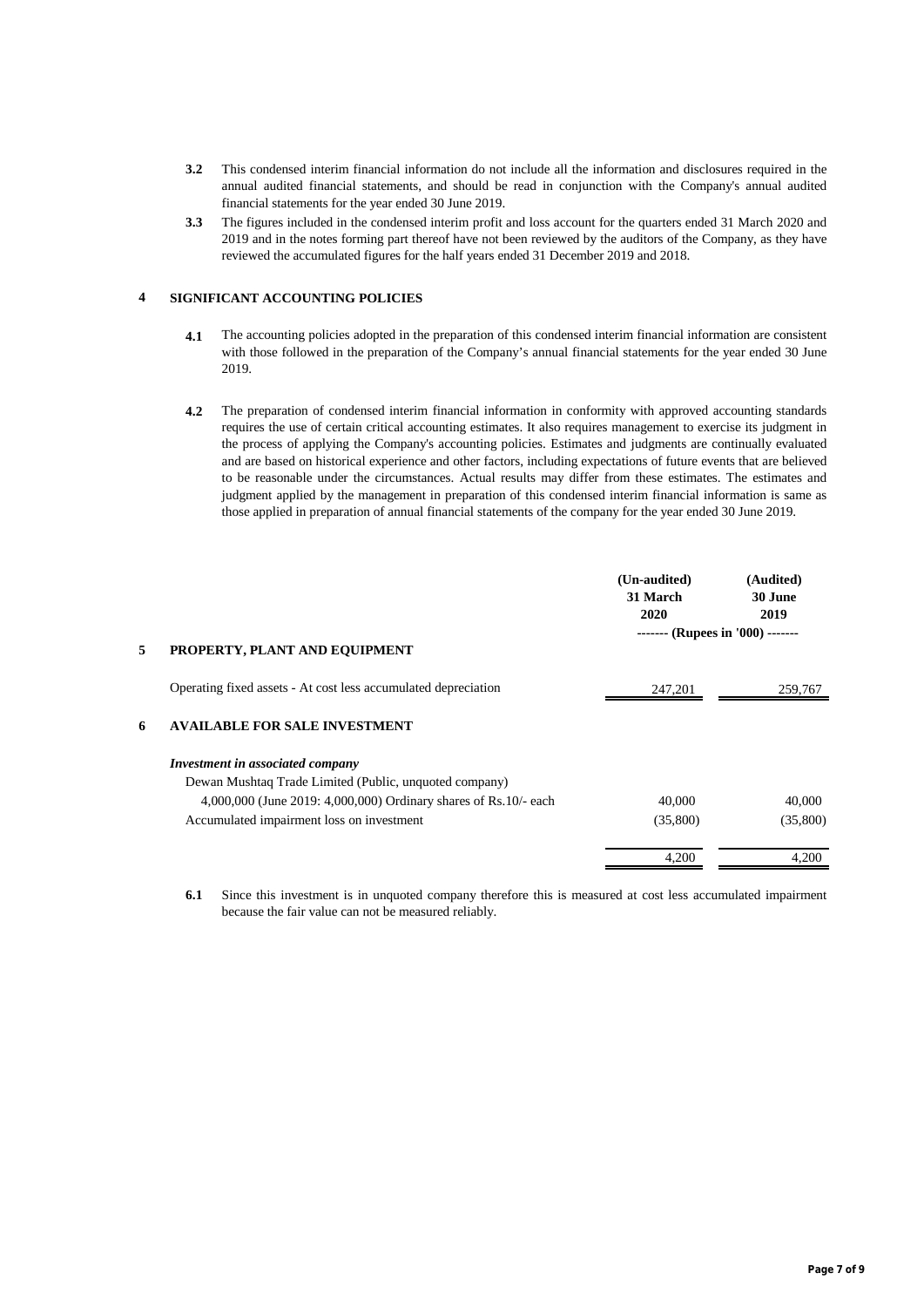#### **7 SURPLUS ON REVALUATION OF PROPERTY, PLANT AND EQUIPMENT**

The surplus revaluation is restaed and nowpresented as a separate capital reserve in these condensed interim financial statements.

|                                                                          | 31 March<br>2020                 | 30 June    |  |
|--------------------------------------------------------------------------|----------------------------------|------------|--|
|                                                                          |                                  |            |  |
|                                                                          |                                  | 2019       |  |
|                                                                          | ------- (Rupees in '000) ------- |            |  |
| Balance as at 1 July                                                     | 79,483                           | 71,168     |  |
| Revaluation during the year                                              |                                  | 18,009     |  |
| Related deferred tax                                                     |                                  | (4,526)    |  |
| Effect of change in tax rates                                            |                                  | 1,000      |  |
| Incremental depreciation charges on related assets during the year - Net |                                  |            |  |
| of tax                                                                   | (4,239)                          | (6,168)    |  |
|                                                                          | 75,244                           | 79,483     |  |
| 8<br><b>LONG TERM LOAN - Unsecured</b>                                   |                                  |            |  |
| From director - At amortized cost                                        |                                  |            |  |
| 8.1<br>Loan received - Opening                                           | 318,434                          | 314,064    |  |
| Received during the period / year                                        | $- -$                            | 4,370      |  |
| Present value adjustment                                                 | (255, 801)                       | (255, 801) |  |
| Interest charged to profit and loss account                              | 92,996                           | 84,416     |  |

**8.1** The above loan is interest free and unsecured. This loan shall be treated as subordinated to the principal amounts of the long term debt owing to the creditors of the Company from time to time and to all debts of the Company from time to time owing to the banks and financial institutions and accordingly may only be repaid by the Company in whole or in part provided that upon such repayment, the Company shall comply with the debt to equity ratio requirements of the Prudential Regulations of State Bank of Pakistan as applicable to the Company for the time being.

Since the loan is interest free and repayable in lump sum on 30 June 2026, as per the requirements of International Financial Reporting Standards (IFRSs) it has been discounted to its fair value, being the present value of the expected future cash flows at 11.67% per annum.

#### **9 CONTINGENCIES**

There has been no significant change in the status of contingencies as reported in the annual financial statements for the year ended 30 June 2019.

155,629 147,049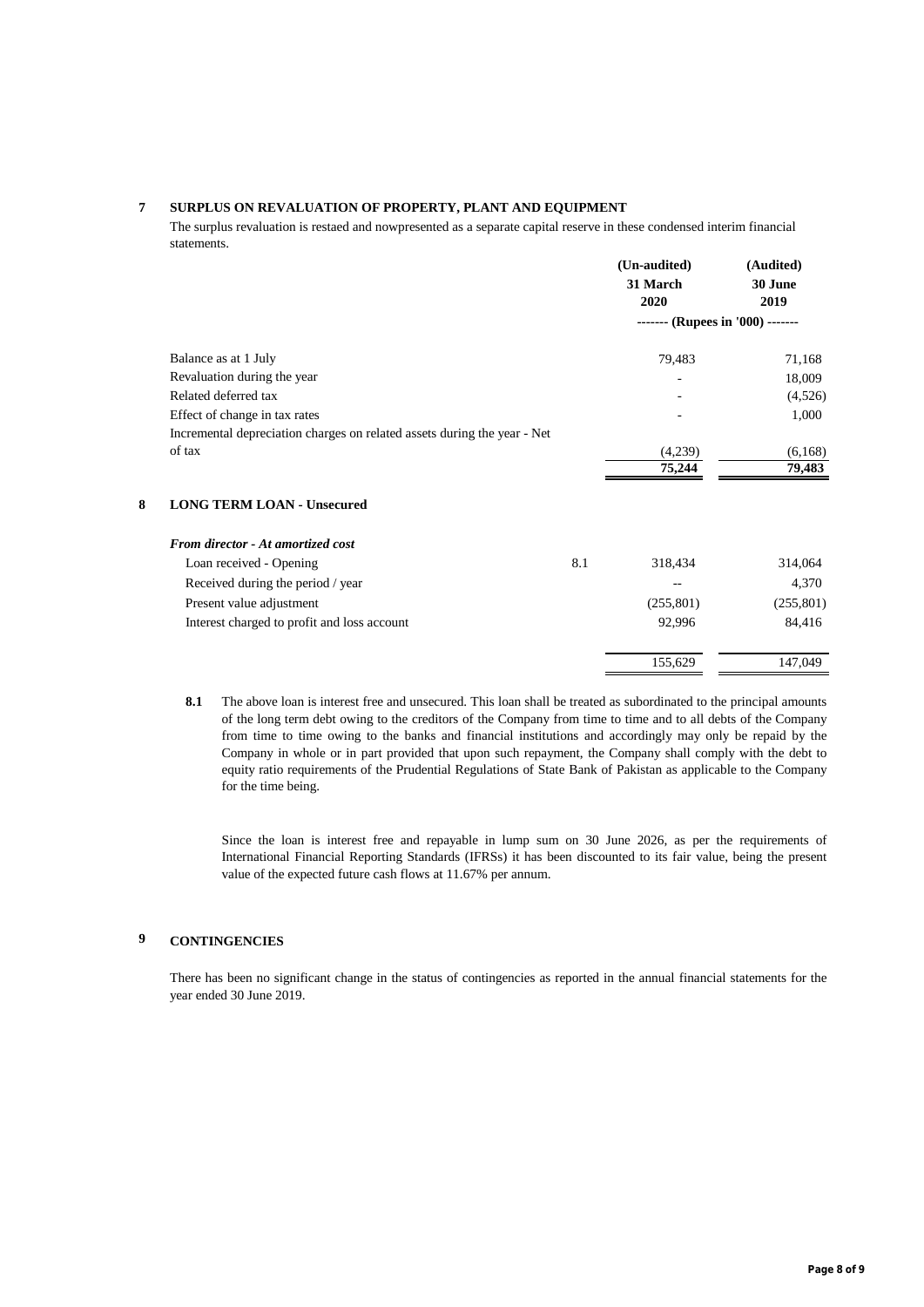| 10 | <b>FINANCE COST</b>                                   | (Un-audited)             | (Audited) |  |
|----|-------------------------------------------------------|--------------------------|-----------|--|
|    |                                                       | 31 March                 | 30 June   |  |
|    |                                                       | 2020                     | 2019      |  |
|    | Mark-up on borrowings from related party              | 16,196                   | 18,028    |  |
|    | Unwinding of discount/ present value adjustment - net | 8,580                    | 12,804    |  |
|    | Bank charges                                          | $\overline{\phantom{0}}$ | 18        |  |
|    |                                                       | 24,776                   | 30,850    |  |
|    |                                                       |                          |           |  |

### **10.1**

Company has not made the provision of mark-up for the period amounting to Rs. 0.662 million (Up to 31 March 2020: Rs.16.649 million) keeping in view of the financial restructuring proposed to the lender. Management is hopeful that the restructuring proposal will be accepted by the lender. Had the provision been made the loss for the period would have been higher by Rs. 0.662 millions and accrued mark-up would have been higher and shareholders' equity would have been lower by Rs. 16.649 million. The said non provisioning is departure from the requirements of IAS-23 'Borrowing Costs".

#### **11 TRANSACTIONS WITH RELATED PARTIES**

|                             |                              |              |                                                         | (Un-audited)<br>31st March | (Un-audited)<br>31st March                      |
|-----------------------------|------------------------------|--------------|---------------------------------------------------------|----------------------------|-------------------------------------------------|
| Name of the related party   | <b>Basis of relationship</b> | shareholding | Percentage of Nature of transactions<br>during the year | 2020                       | 2019<br>------------ (Rupees '000) ------------ |
| Dewan Faroog Motors Limited | Common director              | 0.120%       | Mark up expense                                         | 16,196                     | 12,633                                          |

The transaction with associated companies are in the normal course of business and have been entered on an arm's length basis.

#### **12 CORRESPONDING FIGURES**

In order to comply with the requirements of International Accounting Standard 34 "Interim Financial Reporting", balance sheet has been compared with the balances of annual financial statements, whereas profit and loss account, statement of comprehensive income, cash flow statement and statement of changes in equity have been compared with the balances of comparable period of immediately preceding financial year.

#### **13 DATE OF AUTHORISATION FOR ISSUE**

The condensed interim financial information was authorised for issue on September 25, 2020 by the Board of Directors of the Company.

#### **14 GENERAL**

These financial statements are presented in Rupees and figures have been rounded off to the nearest thousand rupees.



Muhsin Ali Chief Financial Officer

Haroon Iqbal Chairman

Waseem-ul-Haque Ansari Chief Executive